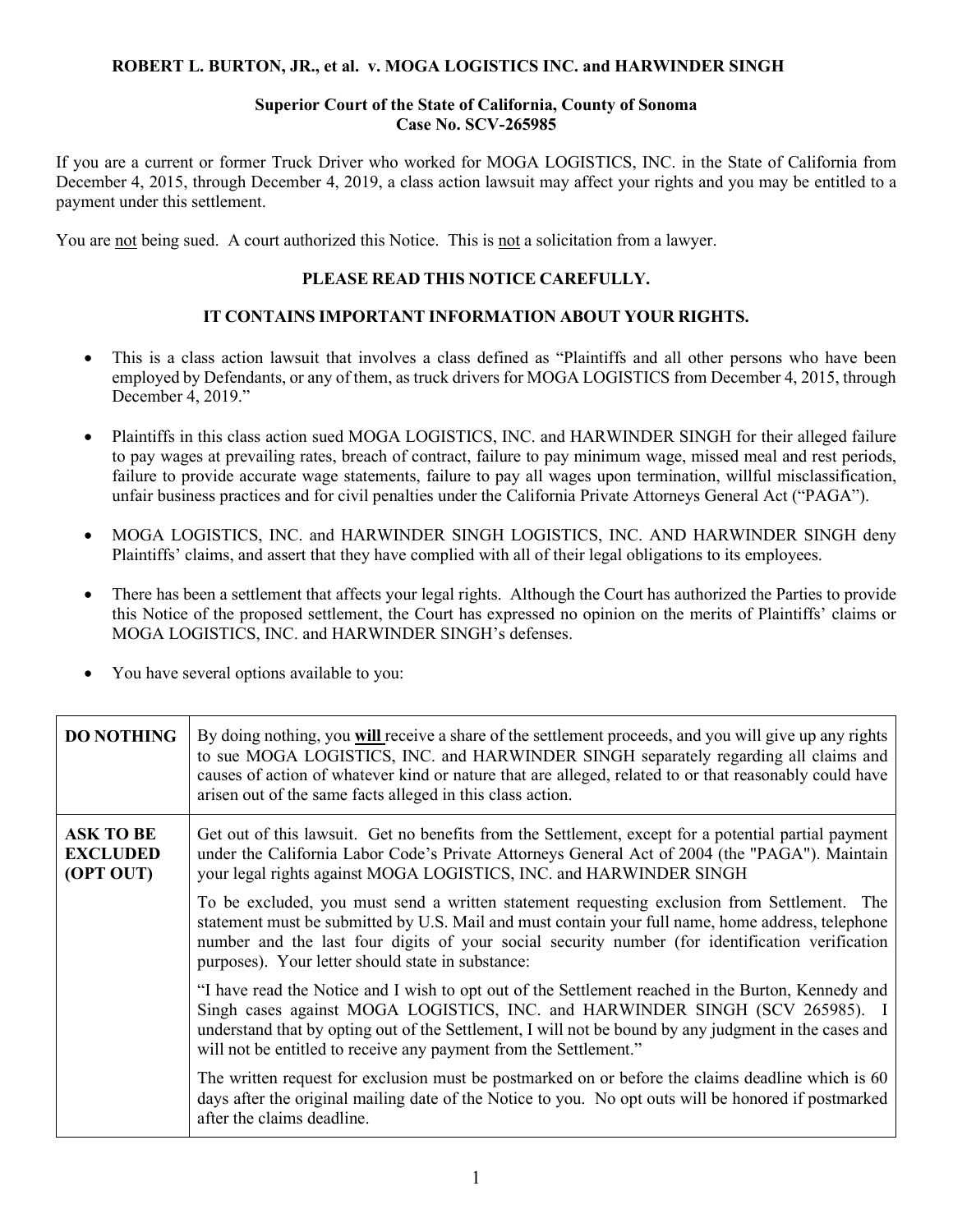|               | If you ask to be excluded from the Settlement, you will only receive an individual PAGA Payment (if<br>eligible) and will not receive any other payments from the Settlement award. You will give up certain<br>rights to sue Defendant under the PAGA. However, you keep any rights to individually sue Defendant<br>separately for the legal claims raised or that could have been raised in this Lawsuit.                                                                                                                         |
|---------------|--------------------------------------------------------------------------------------------------------------------------------------------------------------------------------------------------------------------------------------------------------------------------------------------------------------------------------------------------------------------------------------------------------------------------------------------------------------------------------------------------------------------------------------|
| <b>OBJECT</b> | Object to the terms of this Settlement.                                                                                                                                                                                                                                                                                                                                                                                                                                                                                              |
|               | To object, you must send a written statement objecting to the Settlement. The statement must be<br>submitted by U.S. Mail and must contain your full legal name, home address, telephone number and<br>last four digits of your social security number (for identification verification purposes).                                                                                                                                                                                                                                   |
|               | The statement must include the words "Notice of Objection" or "Formal Objection," state the legal<br>and factual arguments supporting the objection and include a list identifying the witness(es) you may<br>call to testify at the Final Approval Hearing. The statement must also include true and correct copies<br>of any exhibit(s) you intend to offer at the Final Approval Hearing.                                                                                                                                         |
|               | The written statement objecting to the Settlement must be postmarked to the Settlement Administrator<br>on or before 60 days after mailing of the Notice to you. If you fail to make a valid written objection,<br>including the information specified above, within the 60-day objection period, you will be deemed to<br>have waived your right to object to the Settlement. Any Class Member whose objection is overruled<br>will be deemed to be subject to the terms of the Settlement and the Court's Order of Final Approval. |

**Your options are further explained in this Notice. To exclude yourself from, or object to, the Settlement you must take action by certain deadlines. If you want to agree to the settlement as proposed, you don't need to do anything to obtain your share of the settlement. Defendant will not retaliate against you for any actions you take with respect to the settlement.**

### **1. Why did I get this Notice?**

A proposed settlement of a class action has been reached. According to Defendant's records, you have been identified as a member of the Class, and therefore are receiving this Notice. The actual amount you may receive may be different and will depend on a number of factors.

#### **2. What is this lawsuit about?**

On February 10, 2020, Plaintiffs Robert L. Burton, Jr., Willie Kennedy, Jr. and Jaskaran Singh filed a lawsuit on behalf of themselves, the State of California, and all Truck Drivers employed by MOGA LOGISTICS, INC. AND HARWINDER SINGH in the State of California since December 4, 2015.

Plaintiffs alleged, specifically, that MOGA LOGISTICS, INC. AND HARWINDER SINGH failed to issue separate payment for rest breaks, recovery periods, and other non-productive time, failed to timely pay wages during employment, failed to pay overtime wages, failed to pay minimum wages, failed to provide legally compliant meal periods, failed to provide legally compliant rest periods, breached their contracts, failed to pay wages at prevailing rates, willfully misclassified them as independent contractors, failed to pay all wages due to discharged and quitting employees, failed to maintain required records, failed to issue accurate itemized wage statements, and engaged in unlawful business practices. Additionally, Plaintiffs alleged that these claims give rise to claims for penalties that are owed to the State and the employees pursuant to the California Labor Code Private Attorneys General Act of 2004 ("PAGA").

MOGA LOGISTICS, INC. AND HARWINDER SINGH deny Plaintiffs' claims, and asserts that it has complied with all of their legal obligations to their employees.

## **3. Has the Court decided who is right?**

No. The Court has made no decision regarding the merits of Plaintiffs' allegations or Defendants' defenses.

## **4. Why did this case settle?**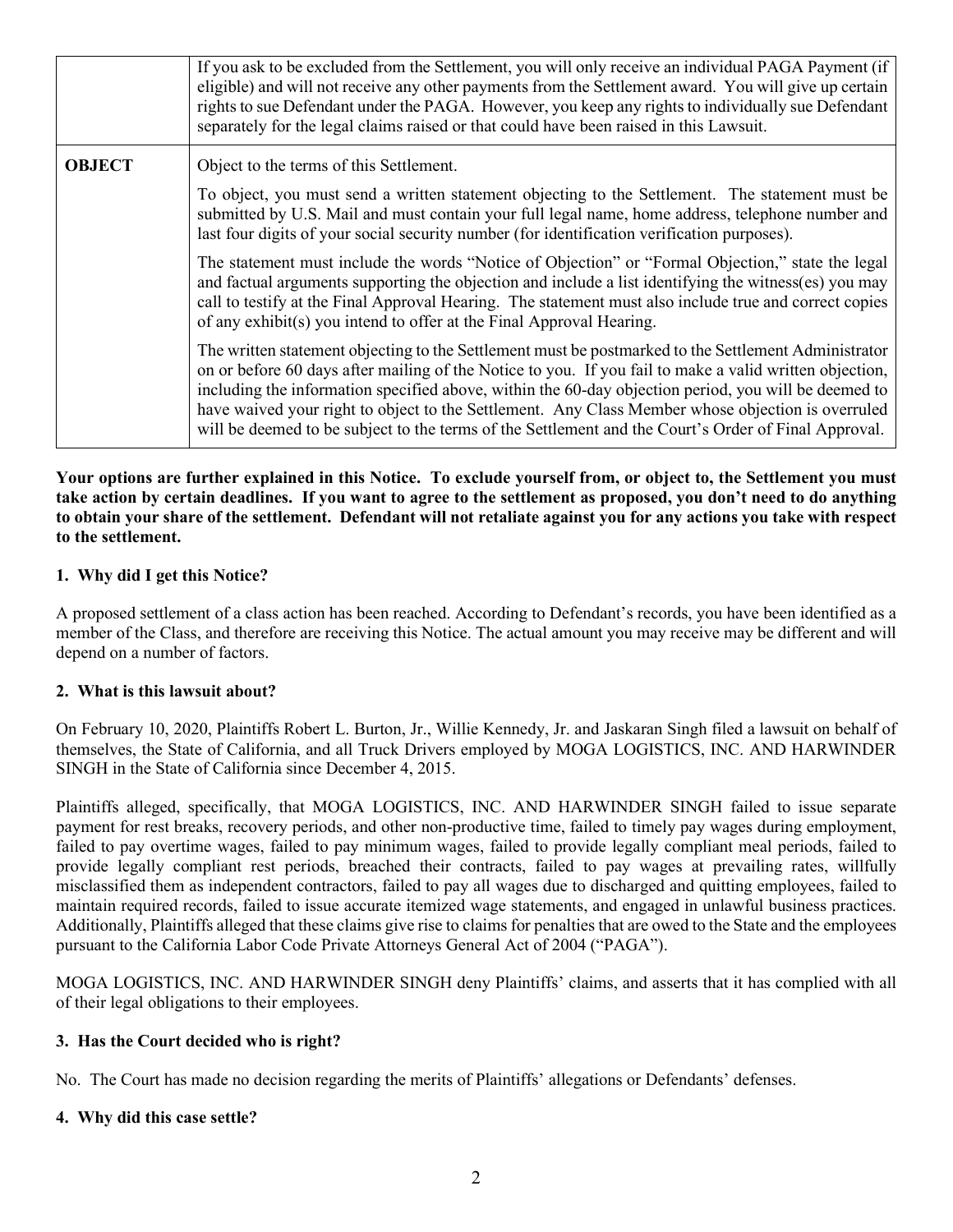The Parties reached a settlement in order to avoid the risk and expense of further litigation. Plaintiffs and their attorneys believe that the proposed settlement is fair, adequate and in the best interest of the Class Members to whom it applies, given the outcome of their investigation, the consumption of time and resources that would be required in connection with further litigation, and the uncertainty in the law governing some of the claims presented. Although MOGA LOGISTICS, INC. and HARWINDER SINGH dispute Plaintiffs' claims and assert they have complied with all of their legal obligations towards their employees, MOGA LOGISTICS, INC. AND HARWINDER SINGH have also concluded that further litigation would be protracted and expensive and would also divert resources and management and employee time.

# **5. What are the terms of the Settlement and how much will I receive?**

Defendant will pay a total of \$275,000.00 in settlement. This amount will be paid by Defendant in three installments, with the first payment to be made after July 6, 2022, the second payment to be made on or about September 1, 2022, and the last payment to be made on or about December 30, 2022. From the \$275,000.00 paid, the following amounts will be requested by Class Counsel at the time of the Final Approval Hearing as follows: attorneys' fees to Class Counsel in an amount not to exceed \$91,575.00 (33.3%), litigation costs to Class Counsel in an amount not to exceed \$10,000.00, Enhancement Payments to each of the three named Plaintiffs in the amount of \$2,000.00 to Robert L. Burton, Jr., \$5,000.00 to Willie Kennedy, Jr. and \$500.00 to Jaskaran Singh, for a total of \$7,500.00, settlement administration costs in an amount not to exceed \$10,000.00, penalties to the Labor & Workforce Development Agency under the California Private Attorneys General Act ("PAGA") (expected to be \$12,500.00), and a PAGA Payment which will be distributed to eligible current and former employees who worked at any time from December 4, 2018 through December 4, 2019 (expected to be a total of \$3,125.00).

The remainder of this money will be divided pro-rata among Defendant's current and former employees who are Class Members and do not opt out of the settlement. Based on different types of claims for different types of drivers, settlement payments will be paid out of this net settlement as follows: the Claims Administrator shall calculate gross wages each Class Member was paid during the class period and gross wages each Class Member was paid for Paradise Fire Cleanup work. Eighty percent (80%) of the settlement funds will be allocated for Paradise Fire Cleanup work and twenty percent (20%) for all other work. The Claims Administrator will research any Class Member's dispute as to whether he/she is receiving the precise payment according to the Settlement Agreement, including whether the member is entitled to Paradise Fire Cleanup pay, and resolve the dispute. Specifically, the Claims Administrator will share information with the Defendants and counsel for each party, each of whom may provide additional information. The Claims Administrator will consider all information submitted, make any additional inquiries necessary in its discretion, and make a determination regarding your payment from the net settlement fund. The Claims Administrator's decision in this regard will be final and binding.

Settlement Payments will be made in three distributions. You will not receive any payment until after July 6, 2022, at the earliest, so please be patient.

Plaintiffs and Defendant have agreed to allocate 25% of the Individual Settlement Payments to wages and 75% to penalties and interest. You will be issued a Form W-2 for the payment of wages. Defendant will pay employee-side withholding relative to the payment of wages. You will also be issued a Form 1099 for the balance of the amount you receive, without any taxes withheld from this portion. Please be advised that you are responsible for all taxes owed with respect to all payments that you receive, regardless of the foregoing allocations. You should consult with an accountant or other tax professional with any questions. Neither the Parties, their lawyers, nor the Court is providing you with tax advice.

You must cash your settlement check by the expiration dated stated on the check. Your failure to cash the check by the expiration date will result in you not receiving the amount represented by the check because the check will become null and void (but you will still be bound by the settlement and releases). In such an event, you will need to timely claim the funds from the California State Controller's Office for Unclaimed Property.

## **6. What if I disagree with the number of eligible workweeks attributed to me, shown above?**

If you believe that the information above is incorrect regarding the number of compensable workweeks worked by you or your eligibility for payment as part of the Paradise Fire Cleanup Subclass, you will need to write and sign a letter, detailing the number of workweeks that you believe is correct and/or specifying the date on which you separated from Defendants'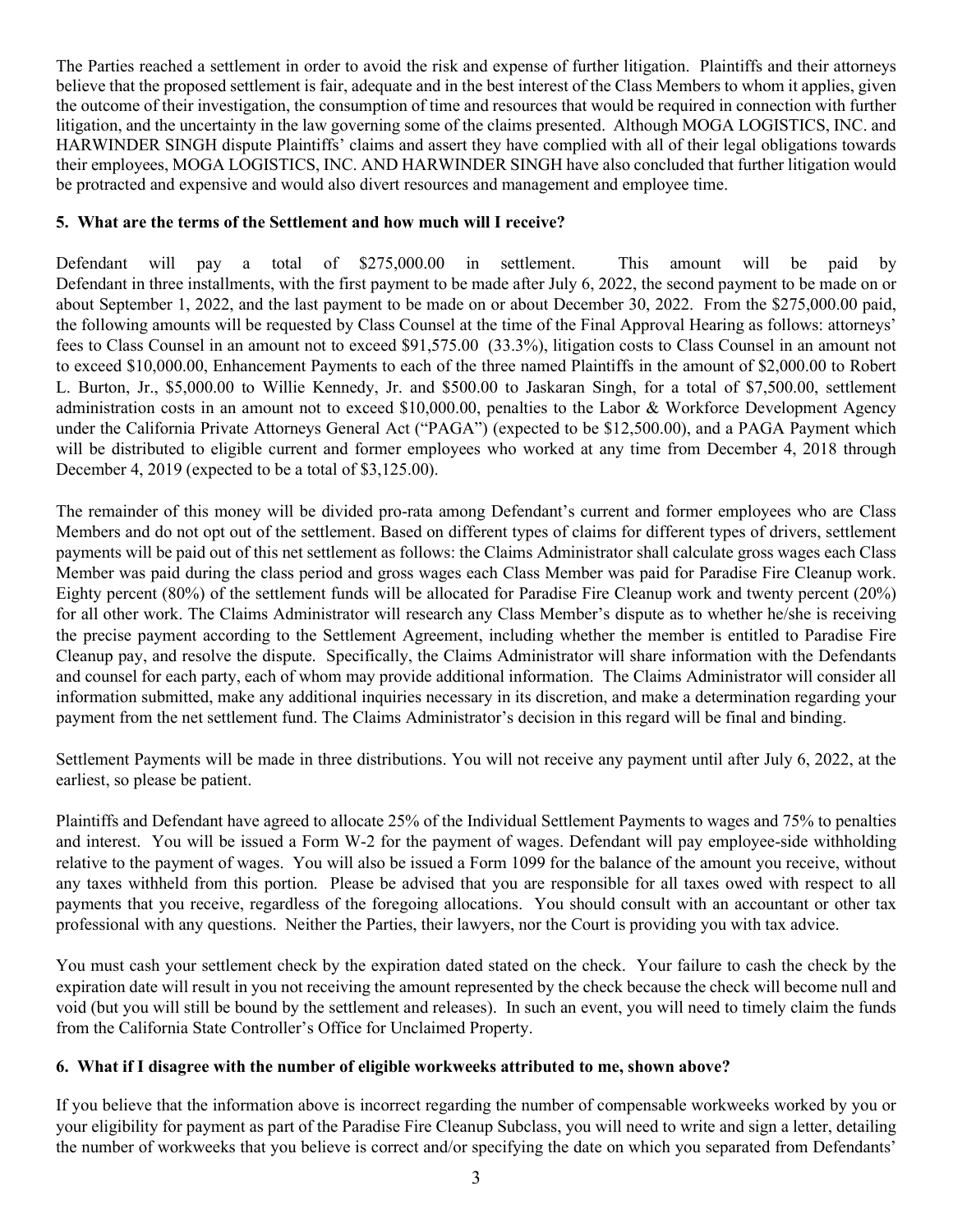employment (whichever is applicable) and enclosing any documentation that supports your position (for example: itemized wage statements) to the Claims Administrator as follows:

> Burton, et al v MOGA Logistics Settlement c/o Atticus Administration, LLC P.O. Box 64053 St. Paul, MN 55164 Toll Free Number: 1-888-207-0052 Email: MOGALogisticsSettlement@atticusadmin.com Website: www.MOGALogisticsSettlement.com

You must submit such information by the response deadline, which is 60 days from the postmark date as listed on the Notice mailing to you. Make sure that you include your full legal name on the letter, home address, telephone number, and last four digits of your social security number and make clear that you are disputing the number of eligible workweeks worked by you in MOGA LOGISTICS, INC. AND HARWINDER SINGH's records and/or the date of your separation from MOGA LOGISTICS, INC. AND HARWINDER SINGH's employment. Defendants' records will be assumed to be correct, but the Settlement Administrator will consider any information that you provide to determine the number of compensable workweeks to be credited to you and/or the date of your separation from Defendants' employment. The Settlement Administrator's determination is final and binding on you.

Class Members may submit their information by U.S. Mail or E-mail at MOGALogisticsSettlement@atticusadmin.com.

## **7. What do I have to do to receive a share of the settlement?**

If you wish to receive a payment under the terms of this settlement, you do not have to do anything. However, it is advisable to confirm your current mailing address with the Settlement Administrator in order to ensure that you receive your settlement share. You will be covered by the release summarized in Section 8, below.

#### **8. What rights am I giving up?**

The claims you will Release by doing nothing are: any and all claims, debts, liabilities, demands, obligations, penalties, guarantees, costs, expenses, attorney's fees, damages, action or causes of action of whatever kind or nature, whether known or unknown, contingent or accrued, that are alleged, related to or that reasonably could have arisen out of the same facts alleged in the class action during the Class Period. This Release shall include, without limitation, claims that were raised, or that reasonably could have been raised out of the same facts alleged in the class action, including without limitation: (i) any and all claims involving any alleged failure to pay minimum and straight-time wages for work performed; (ii) any and all claims involving any alleged failure to authorize and permit legally compliant rest periods, or to pay premiums for non-compliant rest periods, or to pay such premiums at the regular rate of compensation; (iii) any alleged claims involving any alleged failure to provide legally compliant meal breaks, or to pay premiums for non-compliant meal periods, or to pay such premiums at the regular rate of compensation; (iv) any and all claims involving any alleged failure to pay all owed wages each and every pay period; (v) any and all claims involving any allegation that Defendant allowed or required employees to bear any of the costs associated with the operation of Defendant's business, including but not limited to any claims arising under California Labor Code §§ 2800 and 2802; (vi) any and all claims involving any alleged failure to timely pay wages, including but not limited to any claim that Defendant violated California Labor Code §§ 201 or 202, and any claim for waiting time penalties under California Labor Code § 203; (vii) any and all claims involving any alleged failure to keep accurate records or to issue proper wage statements to employees, including but not limited to any claim that Defendants wage statements do not comply with California Labor Code § 226; (viii) any and all claims for failure to comply with the Unfair Competition Law (Business and Professions Code § 17200 *et seq*.); (ix) all damages, penalties, interest, costs (including attorneys' fees) and other amounts recoverable under said claims or causes of action as to the facts and/or legal theories alleged or which could have been pled as wage and hour violations under California law based on the factual allegations set forth in the operative Complaint (collectively, the "Released Claims").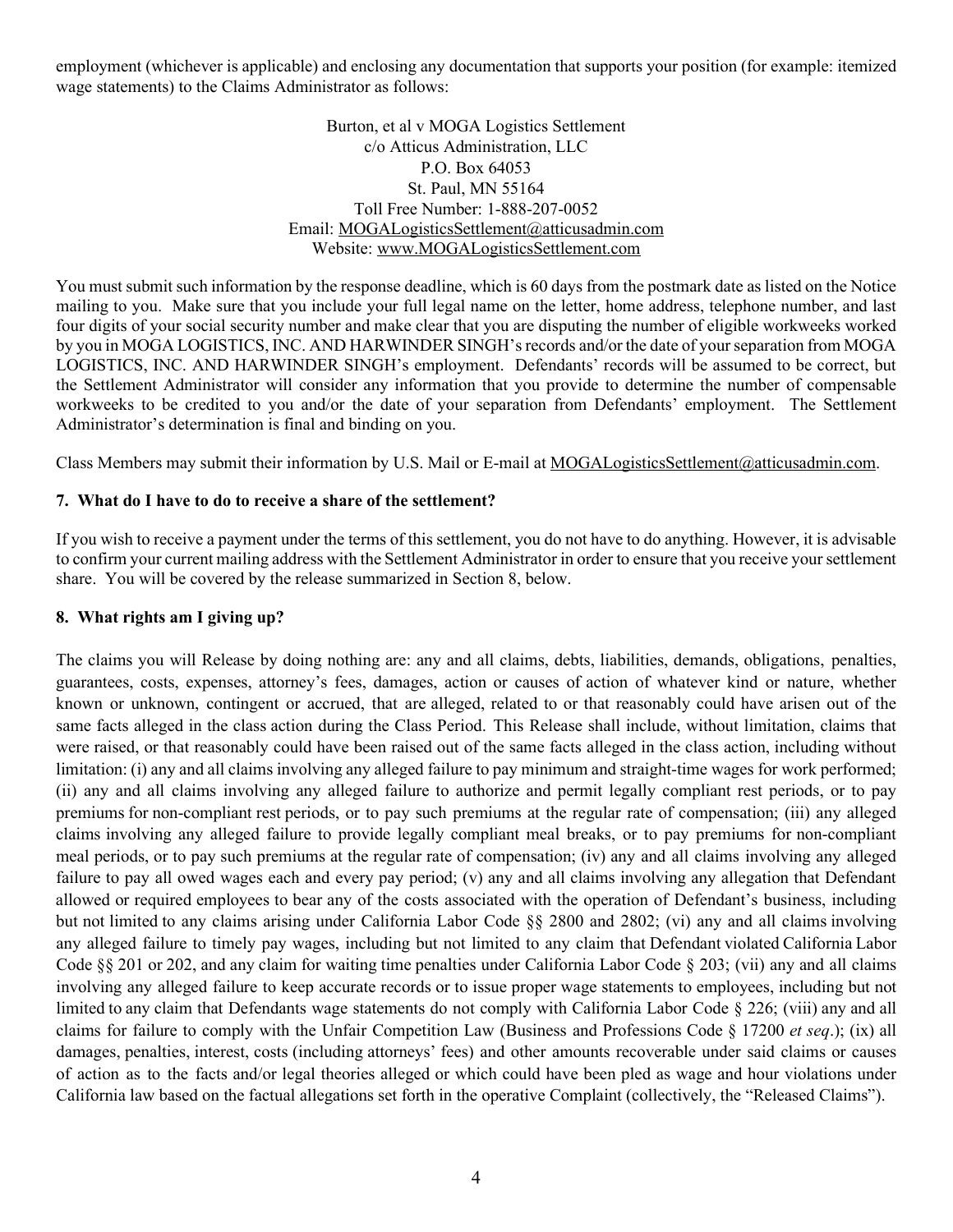This release also covers any and all claims, known and unknown, for overtime wages, minimum wages, prevailing wages, liquidated damages, contract damages, meal periods, rest periods, meal and rest period penalties, disgorgement or restitution Labor Code Private Attorney General Act ("PAGA") penalties, and statutory or civil penalties and interest for work performed as a driver from December 4, 2015 through December 4, 2019, under California or other state law or federal statute, ordinance, regulation, common law, or other source of law, whether or not such claims are in the nature of back pay, damages, interest, penalties, attorneys' fees or injunctive relief, whether in contract, or, in equity, or pursuant to a statutory remedy, including, but not limited to: (1) any wage, hour or related record keeping claims arising under the California Labor Code, California prevailing wage laws or contracts, the applicable wage orders of the California Industrial Welfare Commission, and the Fair Labor Standards Act, 29 U.S.C. § 201 et seq.; (2) any claims for unfair business practices (including unlawful, deceptive, or unfair business practices prohibited by the California Business and Professions Code § 17200 et seq.) arising out of alleged violations of wage, hour and related record keeping provisions of the California Labor Code, the applicable wage orders of the California Industrial Welfare Commission, and the Fair Labor Standards Act, 29 U.S.C. § 201 et seq.; (3) penalties under the Labor Code Private Attorney General Act, California Labor Code section 2698 *et seq*., (4) any other claims relating to overtime wages, prevailing wages, minimum wages, liquidated damages, meal periods, break periods and penalties. (The claims being released are referred to in this Agreement as (Settlement Class Members' Released Claims"), and waive Section 1542 of the California Civil Code or any other similar provision under federal, state, or local law, as to the Released Claims, which provides:

A GENERAL RELEASE DOES NOT EXTEND TO CLAIMS WHICH THE CREDITOR DOES NOT KNOW OR SUSPECT TO EXIST IN HIS OR HER FAVOR AT THE TIME OF EXECUTING THE RELEASE, WHICH IF KNOWN BY HIM OR HER MUST HAVE MATERIALLY AFFECTED HIS OR HER SETTLEMENT WITH THE DEBTOR.

#### **9. What if I do not wish to be involved?**

Anyone not wishing to participate in this settlement may exclude himself or herself ("opt out") by sending a written request for exclusion to the Settlement Administrator by U.S. mail at the address below. The request for exclusion must include your full legal name, home address, telephone number and the last four digits of your social security number and be signed by you or your authorized representative, indicating that you wish to exclude yourself from the Settlement. The request for exclusion must be postmarked on or before 60 days of the date as listed on the Notice.

If your request for exclusion is postmarked after the deadline it will be rejected, and you will be a Settlement Class Member and be bound by the settlement terms.

Anyone who submits a timely and valid request for exclusion shall not be deemed a Class Member and will not receive any payment other than his or her share of the PAGA Payment and will be bound by the release of PAGA Claims only (if applicable to them). Such persons will keep any rights to sue MOGA LOGISTICS, INC. AND HARWINDER SINGH separately about the claims in this lawsuit. Requests for exclusion must be sent to:

> Burton, et al v MOGA Logistics Settlement c/o Atticus Administration, LLC P.O. Box 64053 St. Paul, MN 55164 Toll Free Number: 1-800-578-9164 Email: MOGALogisticsSettlement@atticusadmin.com Website: www.MOGALogisticsSettlement.com

#### **10. What if I have an objection?**

Any objection to the settlement must be submitted in writing by U.S. Mail and specify the reason(s) for the objection and be mailed to the Settlement Administrator and postmarked no later than the Notice Response Deadline, which is 60 days from the date of the Settlement Administrator's mailing of the Notice Packet to you. The objection must state your: (i) full legal name, home address, telephone number, last four digits of your social security number (for identity verification purposes); (ii) the words "Notice of Objection" or "Formal Objection"; (iii) in clear and concise terms, the legal and factual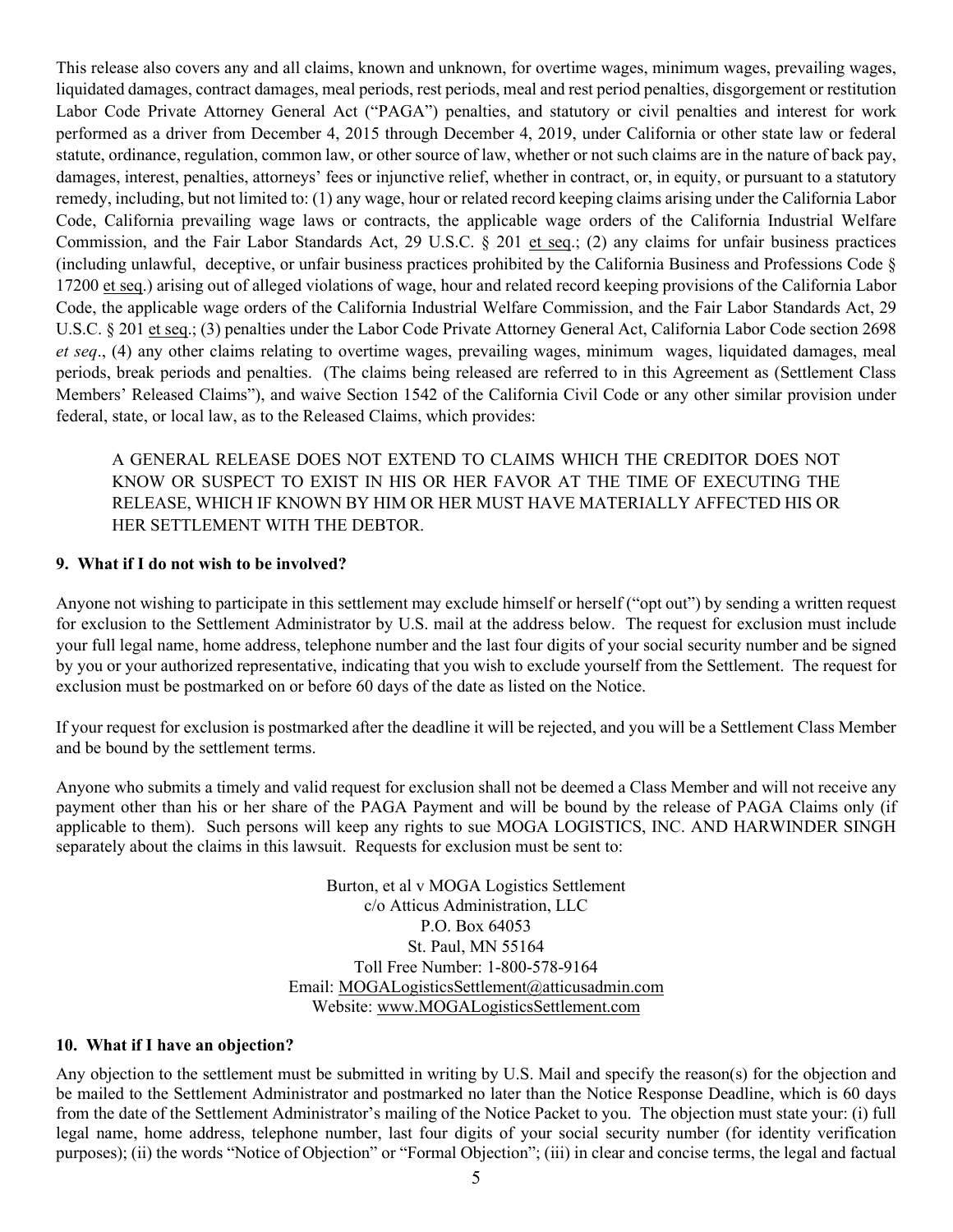arguments supporting the objection; (iv) a list identifying the witness(es) you may call to testify at the Final Approval Hearing; and (v) true and correct copies of any exhibit(s) you intend to offer at the Final Approval Hearing.

The Court will hear from any Class Member who attends the Final Approval Hearing and asks to speak regarding his or her objection without the need to file a written objection or notice of appearance. Written objections will not be presumptively invalidated if the objections do not comply with all requirements, other than timeliness. Either Plaintiffs or Defendant may file a responsive document to any objection with the Court.

# **11. Do I need a lawyer?**

You do not need to hire your own lawyer, because Class Counsel is working on your behalf. However, if you want your own lawyer, you are free to hire one at your own expense.

| Class Counsel:                   | Counsel for MOGA LOGISTICS, INC. and HARWINDER |
|----------------------------------|------------------------------------------------|
| Sarah S. Wright                  | <b>SINGH</b>                                   |
| The Wright Law Office            | Shane K. Anderies, Esq.                        |
| 101 Lucas Valley Rd, Suite 266   | Anderies & Gomes LLP                           |
| San Rafael, CA 94903             | 505 Montgomery Street, Floor 11                |
| Telephone: (415) 472-5900        | San Francisco, California 94111                |
| wrightlawmarin@gmail.com         | Telephone: (415) 217-8802                      |
|                                  | Facsimile: (415) 217-8803                      |
| Houman Chitsaz                   | sanderies $(a)$ and golaw.com                  |
| Nardell Chitsaz & Associates LLP |                                                |
| 999 Fifth Avenue, Suite 230      |                                                |
| San Rafael, California 94901     |                                                |
| Telephone: (415) 306-5560        |                                                |
| Facsimile: (415) 455-9482        |                                                |

## **12. What happens next in the case?**

The Settlement has only been preliminarily approved by the Court. The Sonoma County Superior Court will hold a hearing on July 6, 2022, at 3:00 p.m. at 3055 Cleveland Ave, Courtroom 19, Santa Rosa, California, 95403 to determine whether the settlement should be finally approved as fair, reasonable, and adequate. The Court also will be asked to approve Class Counsel's request for attorneys' fees and reimbursement of costs and expenses and the awards to be paid to Plaintiffs. The hearing may be continued without further notice to the Class. IT IS NOT NECESSARY FOR YOU TO APPEAR AT THIS HEARING unless you object to the proposed settlement, and you have timely filed a notice of intention to appear and an objection with the Court. You should check the court's website at www.sonoma.courts.ca.gov for COVID-19 restrictions.

## **13. How can I receive more information?**

The above is a summary of the basic terms of the Settlement. The pleadings and other records in this Litigation, including the settlement agreement, may be examined at any time during regular business hours at the Office of the Clerk of the Sonoma County Superior Court, 600 Administration Drive, Santa Rosa, California, 95403. You should check the court's website at www.sonoma.courts.ca.gov for COVID-19 restrictions.

Documents about the case, including the Settlement Agreement can be obtained from Class Counsel or by visiting the Settlement website: www.MOGALogisticsSettlement.com.

For further information, you may also telephone the Claims Administrator at **1-800-578-9164** or Class Counsel (listed above). When you contact the Claims Administrator, please put the last four digits of your social security number on all correspondence to the Claims Administrator. If you move after receiving this Notice, or if it was incorrectly addressed, please provide your correct address to the Claims Administrator, at the address and telephone number listed above.

## **Please DO NOT telephone the Court, the Office of the Clerk, MOGA LOGISTICS, INC. or HARWINDER SINGH for information regarding this settlement.**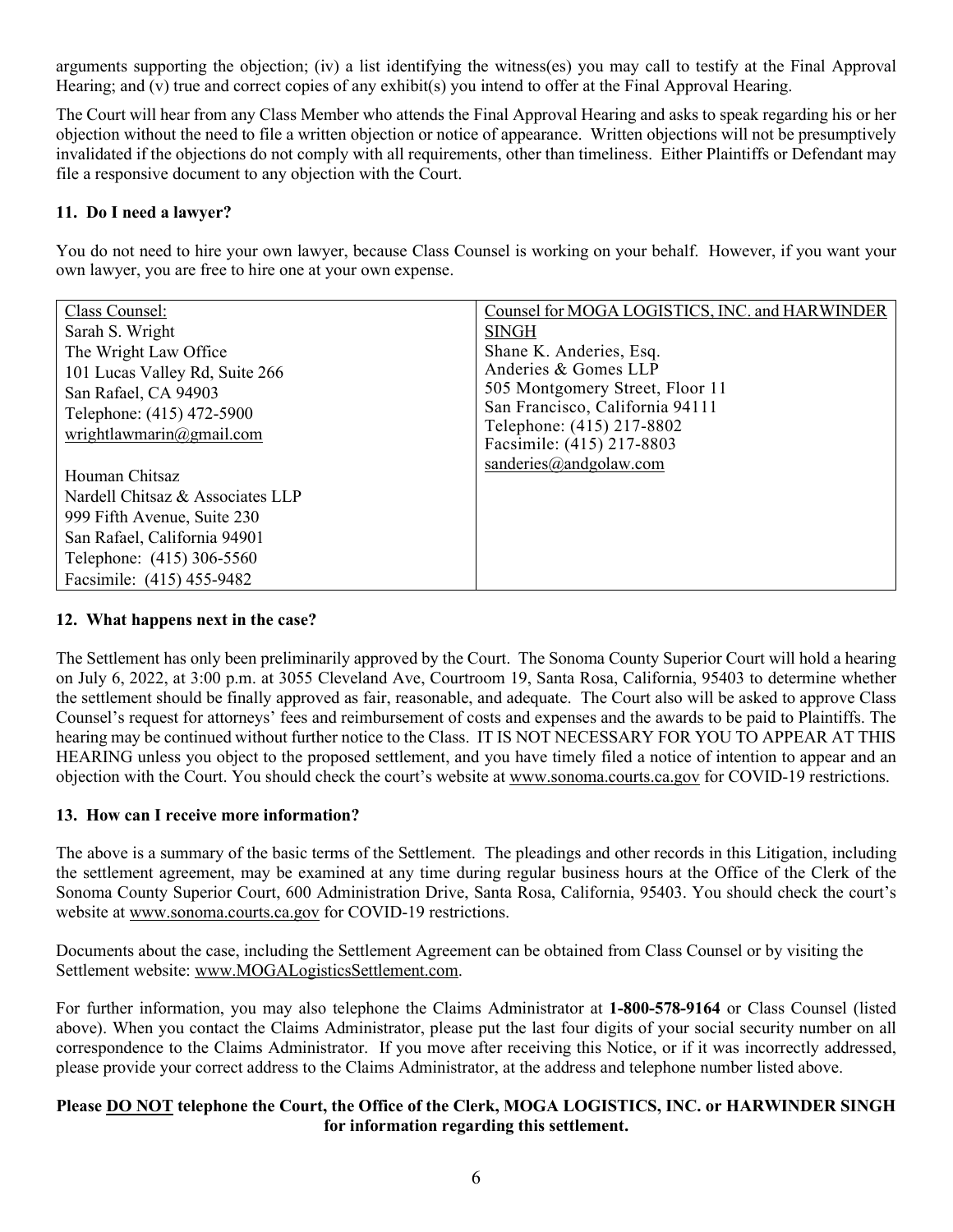### **ROBERT L. BURTON, JR., et al. vs MOGA LOGISTICS INC. y HARWINDER SINGH**

#### **Tribunal Superior del Estado de California, Condado de Sonoma Caso No. SCV-265985**

Si usted es un conductor de camión actual o que trabajó para MOGA LOGISTICS, INC. en el estado de California del 4 de diciembre de 2015 al 4 de diciembre de 2019, una demanda colectiva puede afectar sus derechos y puede tener derecho a un pago bajo este acuerdo.

Usted no está siendo demandado. Un tribunal autorizó este Aviso. Esto no es una solicitud de un abogado.

# **POR FAVOR LEA ESTE AVISO CUIDADOSAMENTE.**

# **CONTIENE INFORMACIÓN IMPORTANTE SOBRE SUS DERECHOS.**

- Esta es una demanda colectiva que involucra un grupo definido como "Demandantes y todas las demás personas que hayan sido empleadas por los Demandados, o cualquiera de ellos, como conductores de camiones para MOGA LOGISTICS del 4 de diciembre de 2015 al 4 de diciembre de 2019."
- Los Demandantes en esta demanda colectiva demandaron a MOGA LOGISTICS, INC. y HARWINDER SINGH por su supuesta falta de pago de salarios a las tarifas vigentes, incumplimiento de contrato, falta de pago del salario mínimo, pérdida de períodos de comida y descanso, falta de entrega de declaraciones de salarios precisas, falta de pago de todos los salarios en caso de terminación, clasificación errónea deliberada, prácticas comerciales desleales y sanciones civiles en virtud de la Ley de Abogados Generales Privado de California ("PAGA").
- MOGA LOGISTICS, INC. y HARWINDER SINGH LOGISTICS, INC. Y HARWINDER SINGH niegan los reclamos de los Demandantes y afirman que han cumplido con todas sus obligaciones legales para con sus empleados.
- Ha habido un arreglo que afecta sus derechos legales. Aunque el Tribunal ha autorizado a las Partes a proporcionar este Aviso del acuerdo propuesto, el Tribunal no ha expresado ninguna opinión sobre los méritos de las reclamaciones de los Demandantes o las defensas de MOGA LOGISTICS, INC. y HARWINDER SINGH.
- Tiene varias opciones disponibles para usted:

| <b>HACER NADA</b>                                              | Si no hace nada, recibirá una parte de los ingresos del acuerdo y renunciará a cualquier derecho de<br>demandar a MOGA LOGISTICS, INC. y HARWINDER SINGH por separado con respecto a todos<br>los reclamos y causas de acción de cualquier tipo o naturaleza que se aleguen, en relación con o que<br>razonablemente podrían haber surgido de los mismos hechos alegados en esta demanda colectiva. |
|----------------------------------------------------------------|-----------------------------------------------------------------------------------------------------------------------------------------------------------------------------------------------------------------------------------------------------------------------------------------------------------------------------------------------------------------------------------------------------|
| <b>SOLICITAR</b><br><b>SER</b><br><b>EXCLUIDO</b><br>(OPT OUT) | No ser parte de este pleito. No obtendrá ningún beneficio del Acuerdo, a excepción de un posible pago<br>parcial en virtud del Código Laboral de California de 2004 de la Ley de Abogados Generales Privados<br>("PAGA"). Mantendrá sus derechos legales frente a MOGA LOGISTICS, INC. y HARWINDER<br>SINGH.                                                                                        |
|                                                                | Para ser excluido, debe enviar una declaración por escrito solicitando la exclusión del Acuerdo. La<br>declaración debe enviarse por correo de los EE. UU. y debe contener su nombre completo, domicilio,<br>número de teléfono y los últimos cuatro dígitos de su número de seguro social (para fines de<br>verificación de identificación). Su carta debe decir en esencia:                       |
|                                                                | "He leído el Aviso y deseo excluirme del Acuerdo alcanzado en los casos de Burton, Kennedy y Singh<br>contra MOGA LOGISTICS, INC. y HARWINDER SINGH (SCV 265985). Entiendo que, al optar<br>por no participar en el Acuerdo, no estaré obligado por ningún fallo en los casos y no tendré derecho<br>a recibir ningún pago del Acuerdo".                                                            |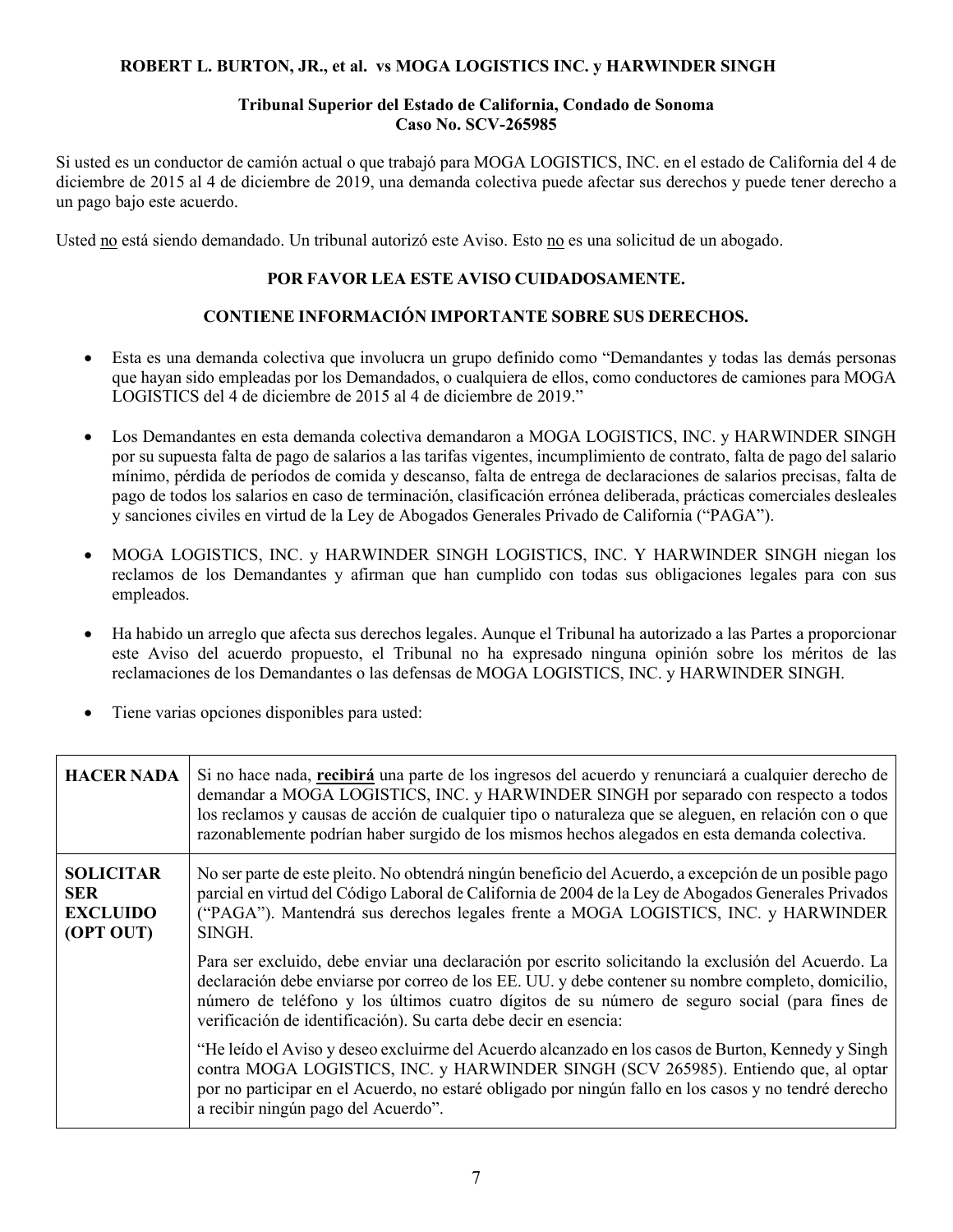|                | La solicitud de exclusión por escrito debe tener matasellos de la fecha límite de reclamos o previa,<br>que es 60 días después de la fecha de envío por correo original del Aviso. No se respetarán las opciones<br>de exclusión si el matasellos es posterior a la fecha límite del reclamo.                                                                                                                                                                                                                                                                                     |
|----------------|-----------------------------------------------------------------------------------------------------------------------------------------------------------------------------------------------------------------------------------------------------------------------------------------------------------------------------------------------------------------------------------------------------------------------------------------------------------------------------------------------------------------------------------------------------------------------------------|
|                | Si solicita ser excluido del Acuerdo, solo recibirá un Pago PAGA individual (si es elegible) y no<br>recibirá ningún otro pago de la adjudicación del Acuerdo. Renunciará a ciertos derechos de demandar<br>al Demandado en virtud de PAGA. Sin embargo, conserva cualquier derecho a demandar<br>individualmente al Demandado por separado por los reclamos legales planteados o que podrían<br>haberse planteado en esta Demanda.                                                                                                                                               |
| <b>OBJETAR</b> | Objetar los términos de este Acuerdo.                                                                                                                                                                                                                                                                                                                                                                                                                                                                                                                                             |
|                | Para objetar, debe enviar una declaración por escrito objetando el Acuerdo. La declaración debe<br>enviarse por correo postal de los EE. UU. y debe contener su nombre legal completo, domicilio,<br>número de teléfono y los últimos cuatro dígitos de su número de seguro social (para fines de<br>verificación de identificación).                                                                                                                                                                                                                                             |
|                | La declaración debe incluir las palabras "Aviso de objeción" u "Objeción formal", establecer los<br>argumentos legales y de hecho que respaldan la objeción e incluir una lista que identifique a los<br>testigos que puede llamar para testificar en la Audiencia de aprobación final. La declaración también<br>debe incluir copias verdaderas y correctas de cualquier anexo que pretenda ofrecer en la Audiencia de<br>Aprobación Definitiva.                                                                                                                                 |
|                | La declaración por escrito que objeta el Acuerdo debe enviarse por correo postal al Administrador del<br>Acuerdo en o antes de los 60 días posteriores al envío de la Notificación. Si no presenta una objeción<br>válida por escrito, incluida la información especificada anteriormente, dentro del período de objeción<br>de 60 días, se considerará que ha renunciado a su derecho a objetar el Acuerdo. Se considerará que<br>cualquier Miembro del Grupo cuya objeción sea anulada estará sujeto a los términos del Acuerdo y la<br>Orden de Aprobación Final del Tribunal. |

**Sus opciones se explican con más detalle en este Aviso. Para excluirse u objetar el Acuerdo, debe tomar medidas dentro de ciertos plazos. Si desea aceptar el acuerdo propuesto, no necesita hacer nada para obtener su parte del acuerdo. El Demandado no tomará represalias contra usted por ninguna acción que tome con respecto al acuerdo.**

## **1. ¿Por qué recibí este Aviso?**

Se ha llegado a un acuerdo propuesto de una demanda colectiva. Según los registros del Demandado, usted ha sido identificado como miembro del Grupo y, por lo tanto, está recibiendo este Aviso. Consulte la explicación en la Sección 5 de este Aviso. La cantidad real que puede recibir puede ser diferente y dependerá de una serie de factores

## **2. ¿De qué se trata esta demanda?**

El 10 de febrero de 2020, los Demandantes Robert L. Burton, Jr., Willie Kennedy, Jr. y Jaskaran Singh presentaron una demanda en su nombre, el Estado de California y todos los Conductores de Camiones empleados por MOGA LOGISTICS, INC. Y HARWINDER SINGH en el Estado de California a partir del 4 de diciembre de 2015.

Los Demandantes alegaron, específicamente, que MOGA LOGISTICS, INC. Y HARWINDER SINGH no emitieron pagos separados por descansos, períodos de recuperación y otros tiempos no productivos, no pagaron los salarios a tiempo durante el empleo, no pagaron los salarios por horas extras, no pagaron salarios mínimos, no proporcionaron períodos para comer que cumplieran con la ley, no proporcionaron períodos de descanso que cumplieran con la ley, incumplieron sus contratos, no pagaron los salarios a las tarifas vigentes, los clasificaron errónea ye deliberadamente como contratistas independientes, no pagaron todos los salarios adeudados a los empleados despedidos y que renunciaron, no mantuvieron los registros requeridos, no emitieron declaraciones de salarios detalladas precisas y participaron en prácticas comerciales ilegales. Además, los Demandantes alegaron que estos reclamos dan lugar a reclamos por sanciones que se deben al Estado y los empleados de conformidad con la Ley de Abogados Generales Privados del Código Laboral de California de 2004 ("PAGA").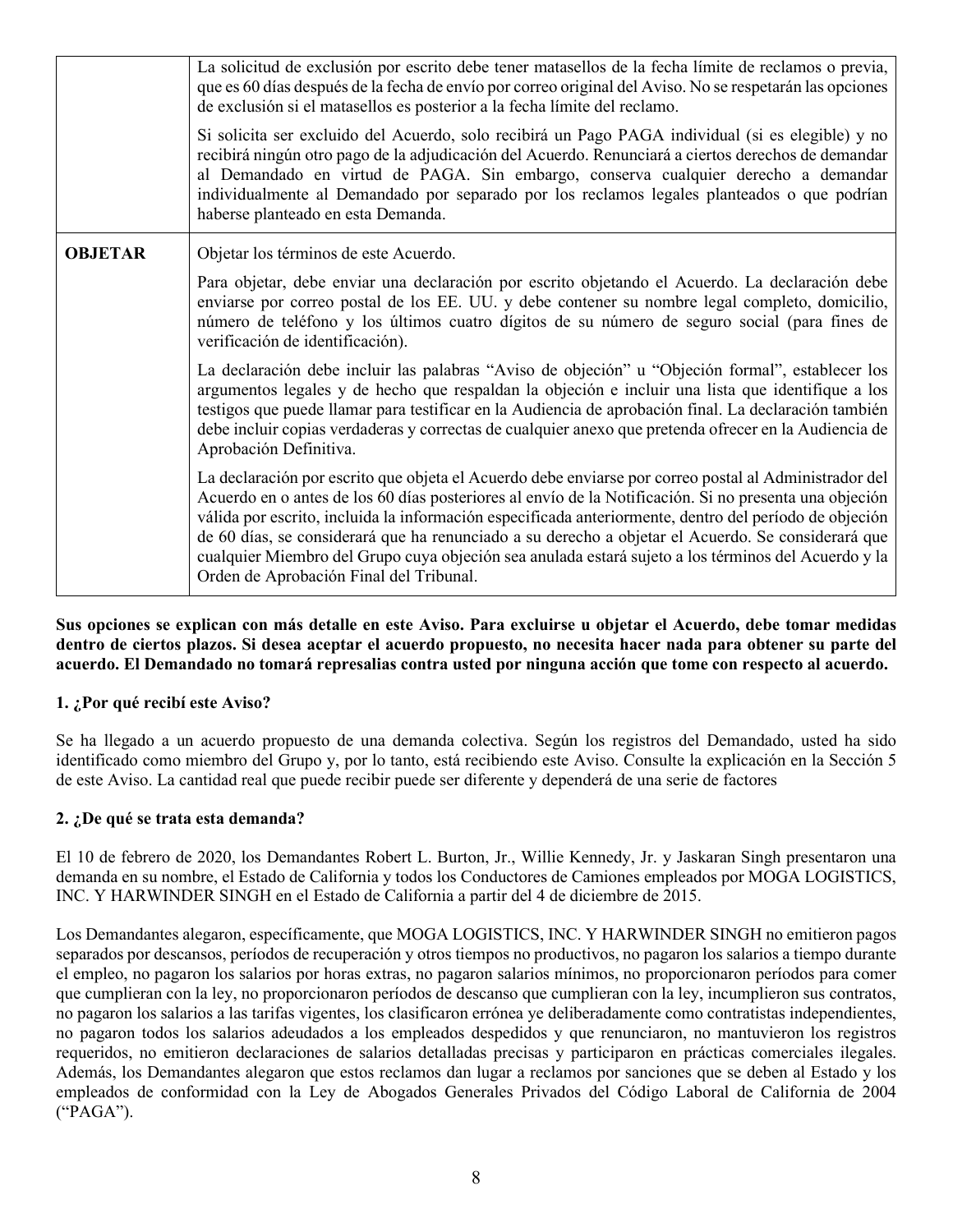MOGA LOGISTICS, INC. Y HARWINDER SINGH niegan los reclamos de los Demandantes y afirman que han cumplido con todas sus obligaciones legales con sus empleados.

# **3. ¿Ha decidido el Tribunal quién tiene la razón?**

No. El Tribunal no ha tomado ninguna decisión con respecto a los méritos de las alegaciones de los Demandantes o las defensas de los Demandados.

### **4. ¿Por qué se resolvió este caso?**

Las Partes llegaron a un acuerdo para evitar el riesgo y los gastos de más litigios. Los Demandantes y sus abogados creen que el acuerdo propuesto es justo, adecuado y en el mejor interés de los Miembros del Grupo a quienes se aplica, dado el resultado de su investigación, el consumo de tiempo y recursos que se requerirían en relación con más litigios, y la incertidumbre en la ley que rige algunos de los reclamos presentados. Aunque MOGA LOGISTICS, INC. y HARWINDER SINGH disputan los reclamos de los Demandantes y afirman que han cumplido con todas sus obligaciones legales hacia sus empleados, MOGA LOGISTICS, INC. Y HARWINDER SINGH también han llegado a la conclusión de que seguir litigando sería prolongado y costoso y también desviaría recursos y tiempo de gestión y empleados.

### **5. ¿Cuáles son los términos del Acuerdo y cuánto recibiré?**

El Demandado pagará un total de \$275,000.00 en liquidación. Esta cantidad será pagada por el Demandado en tres cuotas, con el primer pago a realizarse después del 6 de julio de 2022 o alrededor de esa fecha, el segundo pago a realizarse el 1 de septiembre de 2022 o alrededor de esa fecha y el último pago a realizarse el 30 de diciembre de 2022 o alrededor de esa fecha. De los \$275,000.00 pagados, los siguientes montos serán solicitados por los Abogados del Grupo en el momento de la Audiencia de Aprobación Final de la siguiente manera: honorarios de abogados de los Abogados del Grupo por un monto que no exceda \$91,575.00 (33.3%), costos de litigio de los Abogados del Grupo por un monto que no exceda los \$10,000.00, Pagos de Mejora a cada uno de los tres Demandantes nombrados por un monto de \$2,000.00 a Robert L. Burton, Jr., \$5,000.00 a Willie Kennedy, Jr. y \$500.00 a Jaskaran Singh, para un total de \$7,500.00, costos de administración del acuerdo por un monto que no exceda los \$10,000.00, multas a la Agencia de Desarrollo Laboral y de la Fuerza Laboral bajo la Ley de Abogados Generales Privados de California ("PAGA") (se espera que sea de \$12,500.00) y un pago de PAGA que se distribuirá para empleados actuales y anteriores elegibles que trabajaron en cualquier momento d el 4 de diciembre de 2018 al 4 de diciembre de 2019 (se espera que sea un total de \$3,125.00).

El resto de este dinero se dividirá a prorrata entre los empleados actuales y anteriores del Demandado que sean Miembros del Grupo y no opten por no participar en el acuerdo. Con base en diferentes tipos de reclamos para diferentes tipos de conductores, los pagos del acuerdo neto se pagarán de la siguiente manera: el Administrador de reclamos calculará los salarios brutos que se pagó a cada Miembro del Grupo durante el período y los salarios brutos que se pagó a cada Miembro del Grupo por Trabajo de limpieza de Paradise Fire. El ochenta por ciento (80 %) de los fondos del acuerdo se asignará al trabajo de limpieza de Paradise Fire y el veinte por ciento (20 %) a todos los demás trabajos. El Administrador de Reclamos investigará la disputa de cualquier Miembro de del Grupo sobre si él/ella está recibiendo el pago exacto de acuerdo con el Acuerdo de Conciliación, incluso si el miembro tiene derecho al pago de Paradise Fire Cleanup, y resolverá la disputa. Específicamente, el Administrador de Reclamos compartirá información con los Demandados y los abogados de cada parte, cada uno de los cuales puede proporcionar información adicional. El Administrador de Reclamos considerará toda la información presentada, realizará las consultas adicionales necesarias a su discreción y tomará una determinación con respecto a su pago del fondo de liquidación neto. La decisión del Administrador de Reclamaciones a este respecto será definitiva y vinculante.

 Los Pagos de Liquidación se realizarán en tres distribuciones. No recibirá ningún pago hasta después del 6 de julio, 2022 como muy pronto, así que tenga paciencia.

Los Demandantes y el Demandado acordaron asignar el 25 % de los Pagos individuales del Acuerdo a salarios y el 75 % a multas e intereses. Se le emitirá un Formulario W-2 para el pago de salarios. El demandado pagará la retención del lado del empleado en relación con el pago de salarios. También se le emitirá un Formulario 1099 por el saldo de la cantidad que reciba, sin ningún impuesto retenido de esta parte. Tenga en cuenta que usted es responsable de todos los impuestos adeudados con respecto a todos los pagos que reciba, independientemente de las asignaciones anteriores. Debe consultar a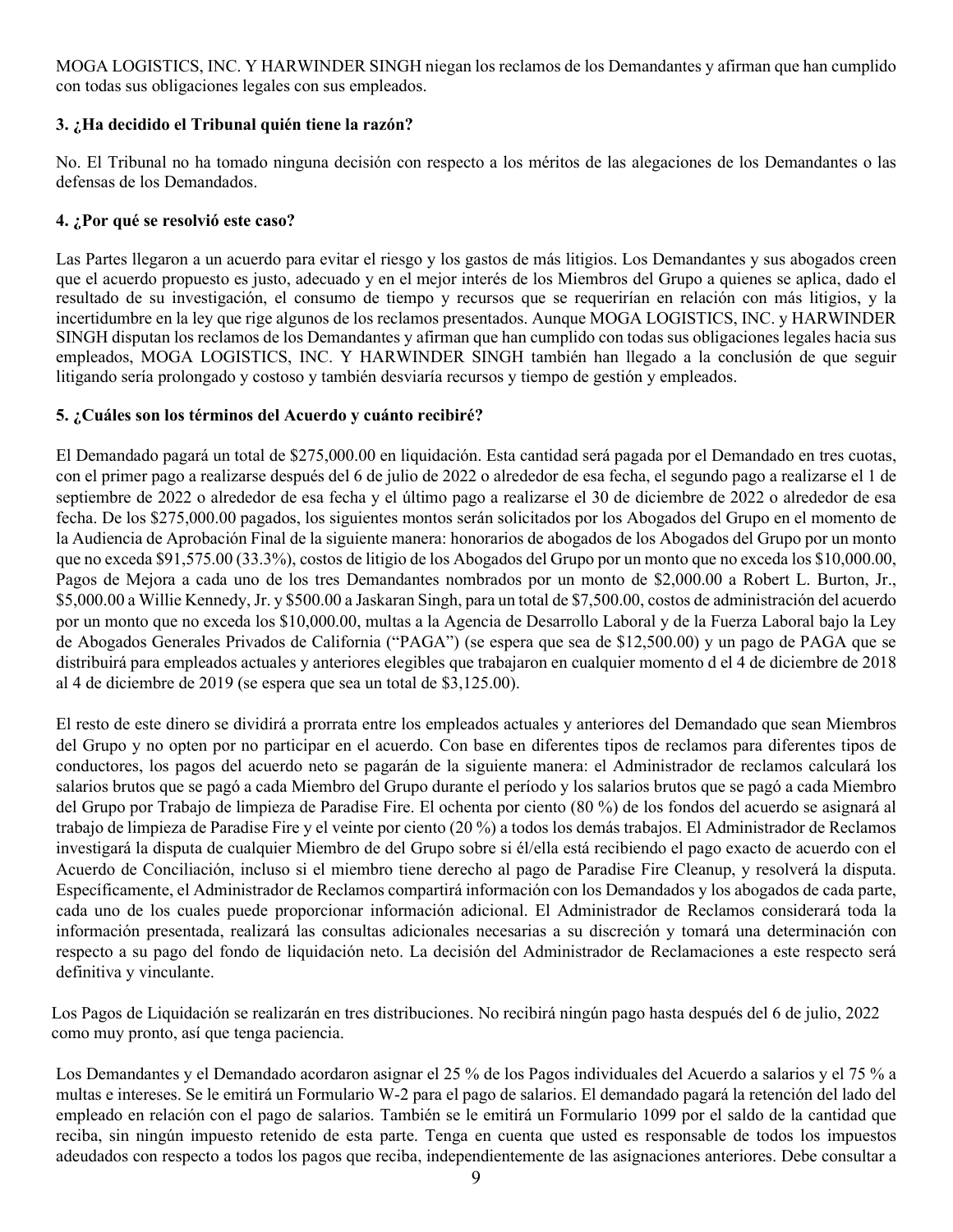un contador u otro profesional de impuestos si tiene alguna pregunta. Ni las Partes, sus abogados ni el Tribunal le brindarán asesoramiento fiscal.

Debe cobrar su cheque de liquidación antes de la fecha de vencimiento indicada en el mismo. Si no cobra el cheque antes de la fecha de vencimiento, no recibirá el monto representado por el cheque porque el cheque será nulo y sin efecto (pero aún estará obligado por el acuerdo y las liberaciones). En tal caso, deberá reclamar oportunamente los fondos a la Oficina del Contralor del Estado de California para Propiedad No Reclamada.

### **6. ¿Qué sucede si no estoy de acuerdo con la cantidad de semanas laborales elegibles que se me atribuyen, que se muestran arriba?**

Si cree que la información anterior es incorrecta con respecto a la cantidad de semanas laborales compensables que trabajó o su elegibilidad para el pago como parte del Subgrupo de limpieza de Paradise Fire, deberá escribir y firmar una carta, detallando la cantidad de semanas laborales que cree es correcta y/o especificando la fecha en la que se separó del empleo de los Demandados (lo que corresponda) y adjuntando cualquier documentación que respalde su posición (por ejemplo: recibos de salarios detallados) al Administrador de Reclamos a:

> Burton, et al v MOGA Logistics Settlement c/o Atticus Administration, LLC P.O. Box 64053 St. Paul, MN 55164 Llamada sin costo: 1-888-207-0052 Email: MOGALogisticsSettlement@atticusadmin.com

Debe enviar dicha información antes de la fecha límite de respuesta, que es de 60 días a partir de la fecha del matasellos que figura en el Aviso que se le envió por correo. Asegúrese de incluir su nombre legal completo en la carta, la dirección de su casa, el número de teléfono y los últimos cuatro dígitos de su número de seguro social y aclare que está disputando la cantidad de semanas laborales elegibles que trabajó en MOGA LOGISTICS, INC. y HARWINDER SINGH, los registros de y/o la fecha de su separación del empleo de MOGA LOGISTICS, INC. Y HARWINDER SINGH. Se supondrá que los registros de los Demandados son correctos, pero el Administrador del Acuerdo considerará cualquier información que usted proporcione para determinar la cantidad de semanas laborales compensables que se le acreditarán y/o la fecha de su separación del empleo de los Demandados. La determinación del Administrador del Acuerdo es definitiva y vinculante para usted.

Los miembros del Grupo pueden enviar su información por correo de los EE. UU. o por correo electrónico a MOGALogisticsSettlement@atticusadmin.com.

## **7. ¿Qué tengo que hacer para recibir una parte del acuerdo?**

Si desea recibir un pago según los términos de este acuerdo, no tiene que hacer nada. Sin embargo, es recomendable confirmar su dirección postal actual con el Administrador del Acuerdo para asegurarse de recibir su parte del acuerdo. Estará cubierto por el comunicado resumido en la Sección 8, a continuación.

#### **8. ¿A qué derechos estoy renunciando?**

Los reclamos que liberará al no hacer nada son: todos y cada uno de los reclamos, deudas, responsabilidades, demandas, obligaciones, multas, garantías, costos, gastos, honorarios de abogados, daños, acción o causas de acción de cualquier tipo o naturaleza, ya sean conocidos o desconocidos, contingentes o acumulados, que se aleguen, estén relacionados o que razonablemente podrían haber surgido de los mismos hechos alegados en la demanda colectiva durante el Período del Grupo. Esta Exención incluirá, entre otros, los reclamos que se presentaron, o que razonablemente podrían haberse presentado a partir de los mismos hechos alegados en la demanda colectiva, incluidos, entre otros: (i) todos y cada uno de los reclamos que involucren una supuesta falta de pago mínimo y salarios regulares por el trabajo realizado; (ii) todos y cada uno de los reclamos relacionados con una supuesta falta de autorización y permiso para los períodos de descanso que cumplen con la ley, o para pagar primas por períodos de descanso que no cumplen, o para pagar dichas primas a la tasa regular de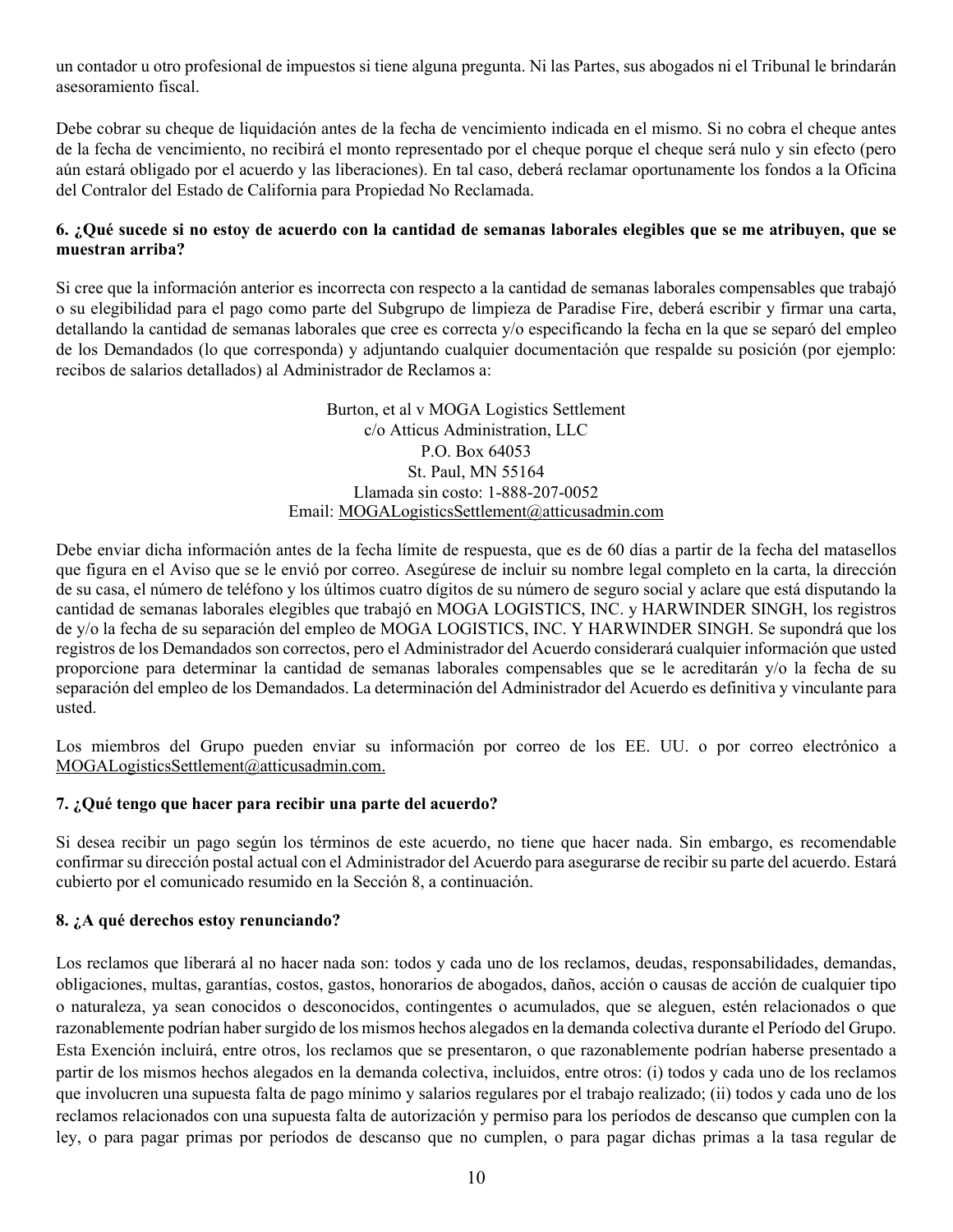compensación; (iii) cualquier supuesta reclamación que involucre cualquier supuesta falta para proporcionar descansos para comer que cumplan con la ley, o de pagar primas por períodos para comer que no cumplan con los requisitos, o de pagar dichas primas a la tasa regular de compensación; (iv) todos y cada uno de los reclamos relacionados con la supuesta falta de pago de todos los salarios adeudados en todos y cada uno de los períodos de pago; (v) todos y cada uno de los reclamos que involucren cualquier alegato de que el Demandado permitió o exigió que los empleados asumieran cualquiera de los costos asociados con la operación del negocio del Demandado, incluidos, entre otros, los reclamos que surjan bajo el Código Laboral de California §§ 2800 y 2802; (vi) todos y cada uno de los reclamos que involucren una supuesta falta de pago de salarios a tiempo, incluidos, entre otros, cualquier reclamo de que el Demandado violó el Código Laboral de California §§ 201 o 202, y cualquier reclamo por multas por tiempo de espera según el Código Laboral de California § 203; (vii) todos y cada uno de los reclamos que involucren una supuesta falta de mantenimiento de registros precisos o de emisión de comprobantes de salarios adecuados a los empleados, incluidos, entre otros, cualquier reclamo de que los comprobantes de salarios de los Demandados no cumplan con el Código Laboral de California § 226; (viii) todos y cada uno de los reclamos por incumplimiento de la Ley de Competencia Desleal (Código de Negocios y Profesiones § 17200 *et seq*.); (ix) todos los daños, multas, intereses, costos (incluidos los honorarios de abogados) y otros montos recuperables en virtud de dichos reclamos o causas de acción en cuanto a los hechos y/o teorías legales alegadas o que podrían haber sido alegadas como violaciones de salarios y horas bajo la ley de California con base en las alegaciones fácticas establecidas en la Demanda operativa (colectivamente, las "Reclamaciones Exoneradas").

Este comunicado también cubre todos y cada uno de los reclamos, conocidos y desconocidos, por salarios de horas extra, salarios mínimos, salarios prevalecientes, daños liquidados, daños contractuales, períodos de comida, períodos de descanso, multas por períodos de comida y descanso, devolución o restitución de la Ley de Abogados Generales Privados de California ("PAGA"), multas legales o civiles e intereses por el trabajo realizado como conductor del 4 de diciembre de 2018 al 4 de diciembre de 2019, según la ley de California u otra ley estatal o federal, ordenanza, regulación, derecho consuetudinario u otra fuente de la ley, ya sea que dichos reclamos sean o no de la naturaleza de pagos atrasados, daños, intereses, multas, honorarios de abogados o medidas cautelares, ya sea por contrato, o en equidad, o de conformidad con un recurso legal, que incluye, pero no limitado a: (1) cualquier reclamo de salario, hora o mantenimiento de registros relacionado que surja bajo el Código Laboral de California, las leyes o contratos de salarios prevalecientes de California, las órdenes salariales aplicables de la Comisión de Bienestar Industrial de California y la Ley de Normas Laborales Justas, Articulo 29, U.S.C. 201 et seq.; (2) cualquier reclamo por prácticas comerciales desleales (incluidas las prácticas comerciales ilegales, engañosas o desleales prohibidas por el Código de Negocios y Profesiones de California § 17200 et seq.) que surjan de supuestas violaciones de las disposiciones sobre salarios, horarios y mantenimiento de registros relacionados con el Código Laboral de California, las órdenes salariales aplicables de la Comisión de Bienestar Industrial de California y la Ley de Normas Laborales Justas, U.S.C. § 201 et seq.; (3) sanciones en virtud de la Ley de Abogados Generales Privados de California, el Código Laboral de California, sección 2698 *et seq*., (4) cualquier otro reclamo relacionado con salarios de horas extra, salarios prevalecientes, salarios mínimos, daños liquidados, períodos para comer, períodos de descanso y sanciones. (Los reclamos que se liberan se denominan en este Acuerdo como (Reclamos liberados de los miembros del Grupo del acuerdo) y renuncian a la Sección 1542 del Código Civil de California o cualquier otra disposición similar bajo la ley federal, estatal o local, en cuanto a los Reclamos liberados, que proporciona:

UNA LIBERACIÓN GENERAL NO SE EXTIENDE A RECLAMACIONES QUE EL ACREEDOR NO CONOCE O SOSPECHA QUE EXISTEN A SU FAVOR EN EL MOMENTO DE EJECUTAR LA LIBERACIÓN, QUE SI ÉL CONOCÍA DEBEN HABER AFECTADO CONSIDERABLEMENTE SU LIQUIDACIÓN CON EL DEUDOR.

#### **9. ¿Qué sucede si no deseo participar?**

Cualquier persona que no desee participar en este acuerdo puede excluirse ("optar por no participar") enviando una solicitud de exclusión por escrito al Administrador del Acuerdo por correo de los EE. UU. a la dirección que se indica a continuación. La solicitud de exclusión debe incluir su nombre legal completo, domicilio, número de teléfono y los últimos cuatro dígitos de su número de seguro social y debe estar firmada por usted o su representante autorizado, indicando que desea excluirse del Acuerdo. La solicitud de exclusión debe tener matasellos de 60 días o antes de la fecha que se indica en el Aviso.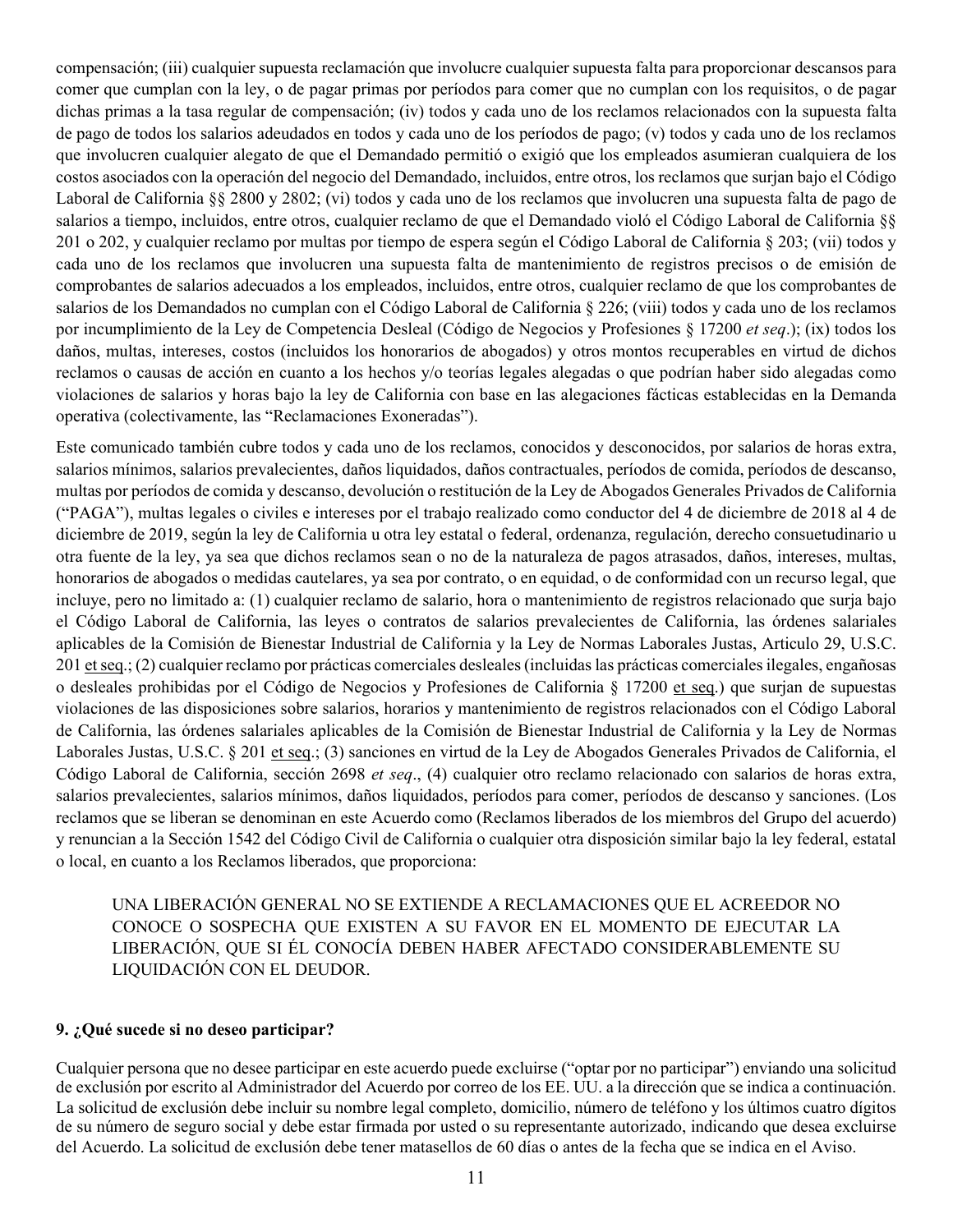Si su solicitud de exclusión tiene matasellos después de la fecha límite, será rechazada y usted será un Miembro del Grupo del Acuerdo y estará sujeto a los términos del acuerdo.

Cualquier persona que presente una solicitud de exclusión oportuna y válida no se considerará Miembro del Grupo y no recibirá ningún pago que no sea su parte del Pago de PAGA y estará obligado por la liberación de Reclamos de PAGA únicamente (si corresponde a ellos). Dichas personas conservarán los derechos de demandar a MOGA LOGISTICS, INC. Y HARWINDER SINGH por separado sobre las reclamaciones de esta demanda. Las solicitudes de exclusión deben enviarse a:

> Burton, et al v MOGA Logistics Settlement c/o Atticus Administration, LLC P.O. Box 64053 St. Paul, MN 55164 Llamada sin costo: 1-800-578-9164 Email: MOGALogisticsSettlement@atticusadmin.com

### **10. ¿Qué pasa si tengo una objeción?**

Cualquier objeción a la conciliación debe presentarse por escrito por correo postal de EE. UU. y especificar los motivos de la objeción y enviarse por correo al Administrador del Acuerdo y tener matasellos a más tardar en la fecha límite de respuesta al aviso, que es de 60 días a partir de la fecha del envío del Paquete de Aviso por parte del Administrador del Acuerdo a usted. La objeción debe indicar su: (i) nombre legal completo, domicilio, número de teléfono, últimos cuatro dígitos de su número de seguro social (para fines de verificación de identidad); (ii) las palabras "Notificación de Objeción" u "Objeción Formal"; (iii) en términos claros y concisos, los argumentos de hecho y de derecho que sustentan la objeción; (iv) una lista que identifique a los testigos que puede llamar para testificar en la Audiencia de Aprobación Definitiva; y (v) copias verdaderas y correctas de cualquier anexo que pretenda ofrecer en la Audiencia de Aprobación Definitiva.

El Tribunal escuchará a cualquier Miembro del Grupo que asista a la Audiencia de Aprobación Final y solicite hablar sobre su objeción sin necesidad de presentar una objeción por escrito o un aviso de comparecencia. Las objeciones por escrito no se invalidarán presuntamente si las objeciones no cumplen con todos los requisitos, excepto la puntualidad. Tanto los Demandantes como el Demandado pueden presentar un documento de respuesta a cualquier objeción ante el Tribunal.

#### **11. ¿Necesito un abogado?**

No necesita contratar a su propio abogado, porque los Abogados del Grupo están trabajando en su nombre. Sin embargo, si desea tener su propio abogado, puede contratar uno por cuenta propia.

| Abogado del Grupo:               | Abogado de MOGA LOGISTICS, INC. y HARWINDER     |
|----------------------------------|-------------------------------------------------|
| Sarah S. Wright                  | <b>SINGH</b>                                    |
| The Wright Law Office            | Shane K. Anderies, Esq.                         |
| 101 Lucas Valley Rd, Suite 266   | Anderies & Gomes LLP                            |
| San Rafael, CA 94903             | 505 Montgomery Street, Floor 11                 |
| Teléfono (415) 472-5900          | San Francisco, California 94111                 |
| wrightlawmarin@gmail.com         | Teléfono: (415) 217-8802<br>Fax: (415) 217-8803 |
|                                  | sanderies $(a)$ and golaw.com                   |
| Houman Chitsaz                   |                                                 |
| Nardell Chitsaz & Associates LLP |                                                 |
| 999 Fifth Avenue, Suite 230      |                                                 |
| San Rafael, California 94901     |                                                 |
| Teléfono: (415) 306-5560         |                                                 |
| Fax: (415) 455-9482              |                                                 |

#### **12. ¿Qué sucede a continuación en el caso?**

El Acuerdo solo ha sido aprobado preliminarmente por el Tribunal. El Tribunal Superior del Condado de Sonoma celebrará una audiencia el 6 de julio de 2022 a las 15:00 en 3055 Cleveland Ave, Sala 19, Santa Rosa, California, 95403 para determinar si el acuerdo debe aprobarse finalmente como justo, razonable y adecuado. También se le pedirá al Tribunal que